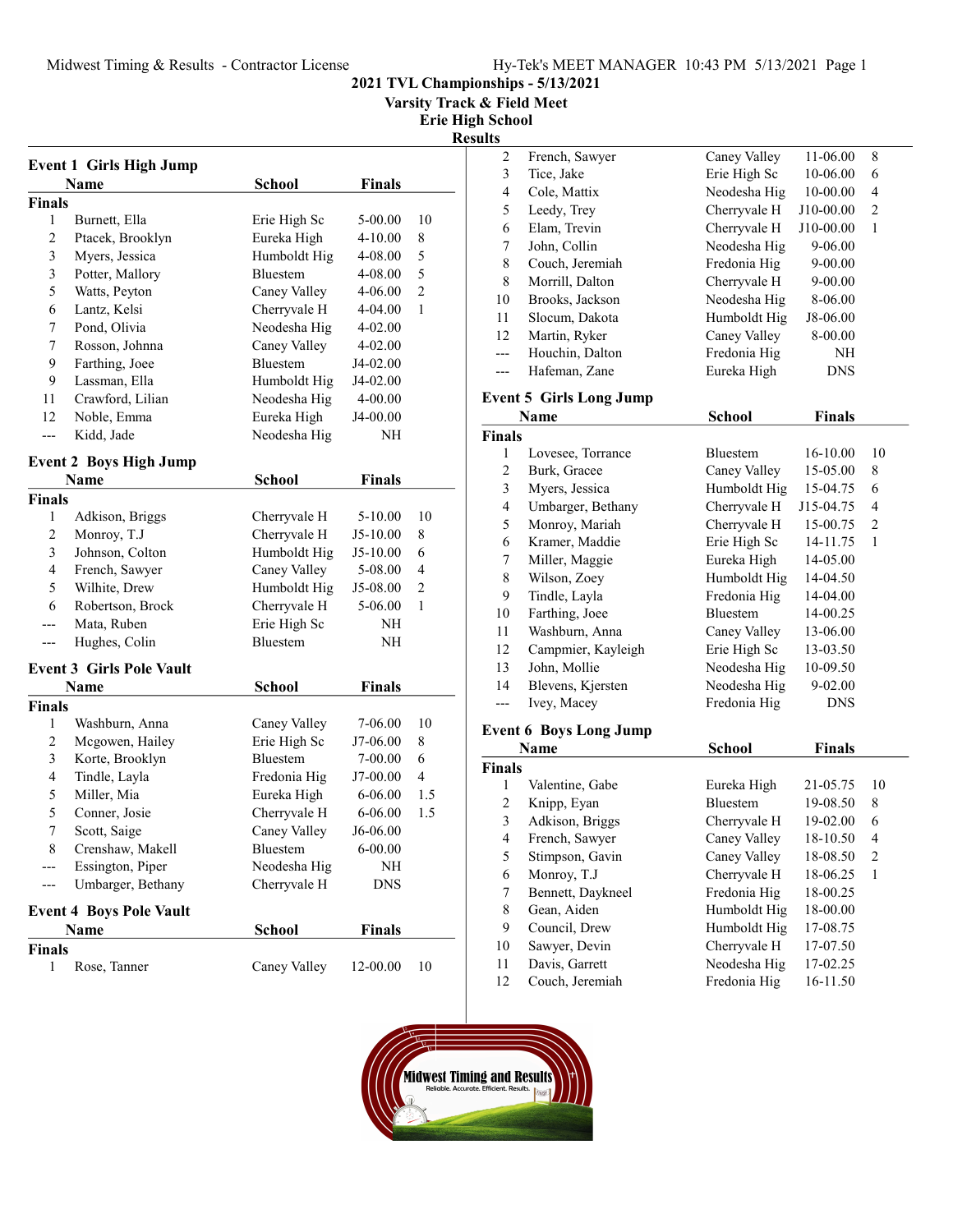2021 TVL Championships - 5/13/2021

Varsity Track & Field Meet

Erie High School

| ш<br>w |
|--------|
|--------|

| Finals  (Event 6 Boys Long Jump) |                                   |                 |               |                |  |
|----------------------------------|-----------------------------------|-----------------|---------------|----------------|--|
|                                  | <b>Name</b>                       | <b>School</b>   | <b>Finals</b> |                |  |
| 13                               | Gile, Damen                       | Fredonia Hig    | 16-11.00      |                |  |
| 14                               | Martin, Ryker                     | Caney Valley    | 16-04.25      |                |  |
| 15                               | Turner, Dagan                     | Bluestem        | 15-09.00      |                |  |
| 16                               | Kmiec, Landen                     | Erie High Sc    | 14-09.00      |                |  |
| 17                               | Reed, Michael                     | Erie High Sc    | 14-02.25      |                |  |
| 18                               | Douglas, Chase                    | Neodesha Hig    | 13-10.25      |                |  |
| 19                               | Roebuck, Talon                    | Neodesha Hig    | 12-01.50      |                |  |
| ---                              | Harrington, Drake                 | Humboldt Hig    | <b>DNS</b>    |                |  |
| ---                              | Myers, Brody                      | Bluestem        | <b>DNS</b>    |                |  |
| ---                              | Stapleford, Audie                 | Eureka High     | DNS           |                |  |
|                                  | <b>Event 7 Girls Triple Jump</b>  |                 |               |                |  |
|                                  | Name                              | <b>School</b>   | <b>Finals</b> |                |  |
| <b>Finals</b>                    |                                   |                 |               |                |  |
| 1                                | Lovesee, Torrance                 | Bluestem        | 35-00.00      | 10             |  |
| 2                                | Monroy, Mariah                    | Cherryvale H    | 33-08.75      | 8              |  |
| 3                                | Washburn, Anna                    | Caney Valley    | 31-06.00      | 6              |  |
| 4                                | Green, Tae                        | Eureka High     | 30-05.75      | 4              |  |
| 5                                | Scott, Saige                      | Caney Valley    | 29-08.00      | 2              |  |
| 6                                | Farthing, Joee                    | Bluestem        | 27-11.50      | 1              |  |
| 7                                | Crenshaw, Makell                  | Bluestem        | 24-11.50      |                |  |
| 8                                | Hawley, Sage                      | Fredonia Hig    | 24-07.25      |                |  |
|                                  | Kidd, Jade                        | Neodesha Hig    | <b>DNS</b>    |                |  |
|                                  | <b>Event 8 Boys Triple Jump</b>   |                 |               |                |  |
|                                  | Name                              | School          | <b>Finals</b> |                |  |
| <b>Finals</b>                    |                                   |                 |               |                |  |
| 1                                | Knipp, Eyan                       | Bluestem        | 41-01.00      | 10             |  |
| 2                                | Wilhite, Drew                     | Humboldt Hig    | 39-00.75      | 8              |  |
| 3                                | Harrington, Drake                 | Humboldt Hig    | 38-10.00      | 6              |  |
| 4                                | McGowen, Levi                     | Humboldt Hig    | 38-03.50      | 4              |  |
| 5                                | Billingsly, Jack                  | Caney Valley    | 37-08.00      | 2              |  |
| 6                                | Davis, Garrett                    | Neodesha Hig    | 36-07.00      | 1              |  |
| 7                                | Gray, Tyson                       | Cherryvale H    | 36-05.75      |                |  |
| 8                                | Monroy, T.J                       | Cherryvale H    | 36-02.00      |                |  |
| ---                              | Jurgens, Levi                     | <b>Bluestem</b> | <b>DNS</b>    |                |  |
| ---                              | Medlock, Trenton                  | Cherryvale H    | <b>DNS</b>    |                |  |
|                                  | <b>Event 9 Girls Discus Throw</b> |                 |               |                |  |
|                                  | Name                              | <b>School</b>   | <b>Finals</b> |                |  |
| <b>Finals</b>                    |                                   |                 |               |                |  |
| 1                                | Lovesee, Torrance                 | Bluestem        | 144-00        | 10             |  |
| $\overline{2}$                   | Stover, Kristen                   | Neodesha Hig    | 113-08        | 8              |  |
| 3                                | Stover, Cameron                   | Neodesha Hig    | 103-06        | 6              |  |
| $\overline{4}$                   | Person, Kobi                      | Cherryvale H    | 101-00        | $\overline{4}$ |  |
| 5                                | Scoles, Evie                      | Caney Valley    | 99-03         | $\overline{c}$ |  |

| ts |                   |                 |           |
|----|-------------------|-----------------|-----------|
| 6  | Singhateh, Abby   | Eureka High     | 94-07     |
| 7  | Lantz, Kelsi      | Cherryvale H    | 87-02     |
| 8  | Moreland, Onna    | Caney Valley    | $81 - 10$ |
| 9  | Chard, Grace      | Fredonia Hig    | 81-02     |
| 10 | Fosnight, Crissy  | Cherryvale H    | 76-02     |
| 11 | Edwards, Kelbe    | Fredonia Hig    | 76-00     |
| 12 | Stottman, Callie  | Erie High Sc    | 69-07     |
| 13 | Cooper, Kirstyn   | <b>Bluestem</b> | 69-05     |
| 14 | Coulter, Kate     | Eureka High     | 61-03     |
| 15 | Starbuck, Shelby  | Fredonia Hig    | 59-06     |
| 16 | Stierwalt, Brenna | Neodesha Hig    | 56-08     |
| 17 | Pontious, Chloe   | Erie High Sc    | 49-05     |
|    |                   |                 |           |

# Event 10 Boys Discus Throw

|                | Name                                                                                                       | School       | <b>Finals</b> |    |
|----------------|------------------------------------------------------------------------------------------------------------|--------------|---------------|----|
| <b>Finals</b>  |                                                                                                            |              |               |    |
| 1              | Stapleton, Drake                                                                                           | Caney Valley | 134-07.50     | 10 |
| 2              | Sallee, Bryce                                                                                              | Cherryvale H | 131-11.50     | 8  |
| 3              | Johnson, Maddox                                                                                            | Humboldt Hig | 129-01        | 6  |
| $\overline{4}$ | Starbuck, Kyler                                                                                            | Fredonia Hig | 122-08        | 4  |
| 5              | Carpenter, Phoenix                                                                                         | Neodesha Hig | 121-01        | 2  |
| 6              | Lewis, Colton                                                                                              | Fredonia Hig | 117-00        | 1  |
| 7              | Boldra, Valk                                                                                               | Neodesha Hig | 113-09.50     |    |
| 8              | Vigil, Daniel                                                                                              | Cherryvale H | 106-07.50     |    |
| 9              | Kaufman, River                                                                                             | Humboldt Hig | 104-08.50     |    |
| 10             | Taylor, Ty                                                                                                 | Erie High Sc | 103-01        |    |
| 11             | Kelley, John                                                                                               | Cherryvale H | 102-08        |    |
| 12             | Washburn, Rex                                                                                              | Caney Valley | 101-00.25     |    |
| 13             | Rexwinkle, Conner                                                                                          | Caney Valley | $93-10$       |    |
| 14             | Samuels, Dominic                                                                                           | Eureka High  | 82-06.50      |    |
| 15             | Barnes, A.J.                                                                                               | Eureka High  | 77-08         |    |
| 16             | McFall, Zane                                                                                               | Bluestem     | 71-00         |    |
| 17             | Eads, Caden                                                                                                | Erie High Sc | 69-10         |    |
| 18             | Keylon, Michael                                                                                            | Bluestem     | 61-00         |    |
| 19             | Standfast, Aaron                                                                                           | Bluestem     | 47-04         |    |
| $\mathbf{r}$   | $\sim$ 11.000 $\sim$ 1.000 $\sim$ 1.000 $\sim$ 1.000 $\sim$ 1.000 $\sim$ 1.000 $\sim$<br>$\mathbf{P}$<br>m |              |               |    |

#### Event 11 Girls Javelin Throw

| Name          |                 | School          | Finals    |                |
|---------------|-----------------|-----------------|-----------|----------------|
| <b>Finals</b> |                 |                 |           |                |
|               | Stover, Kristen | Neodesha Hig    | 119-11    | 10             |
| 2             | Cooper, Kirstyn | <b>Bluestem</b> | 110-09    | 8              |
| 3             | Goforth, Anna   | Humboldt Hig    | $103-10$  | 6              |
| 4             | Miller, Mia     | Eureka High     | 101-09.50 | $\overline{4}$ |
| 5             | Person, Kobi    | Cherryvale H    | 100-03    | 2              |
| 6             | Hawley, Sage    | Fredonia Hig    | $95-03$   | 1              |
|               | Stover, Cameron | Neodesha Hig    | 92-04     |                |
| 8             | Mcgowen, Hailey | Erie High Sc    | 91-09     |                |
| 9             | Coulter, Kate   | Eureka High     | 86-01     |                |

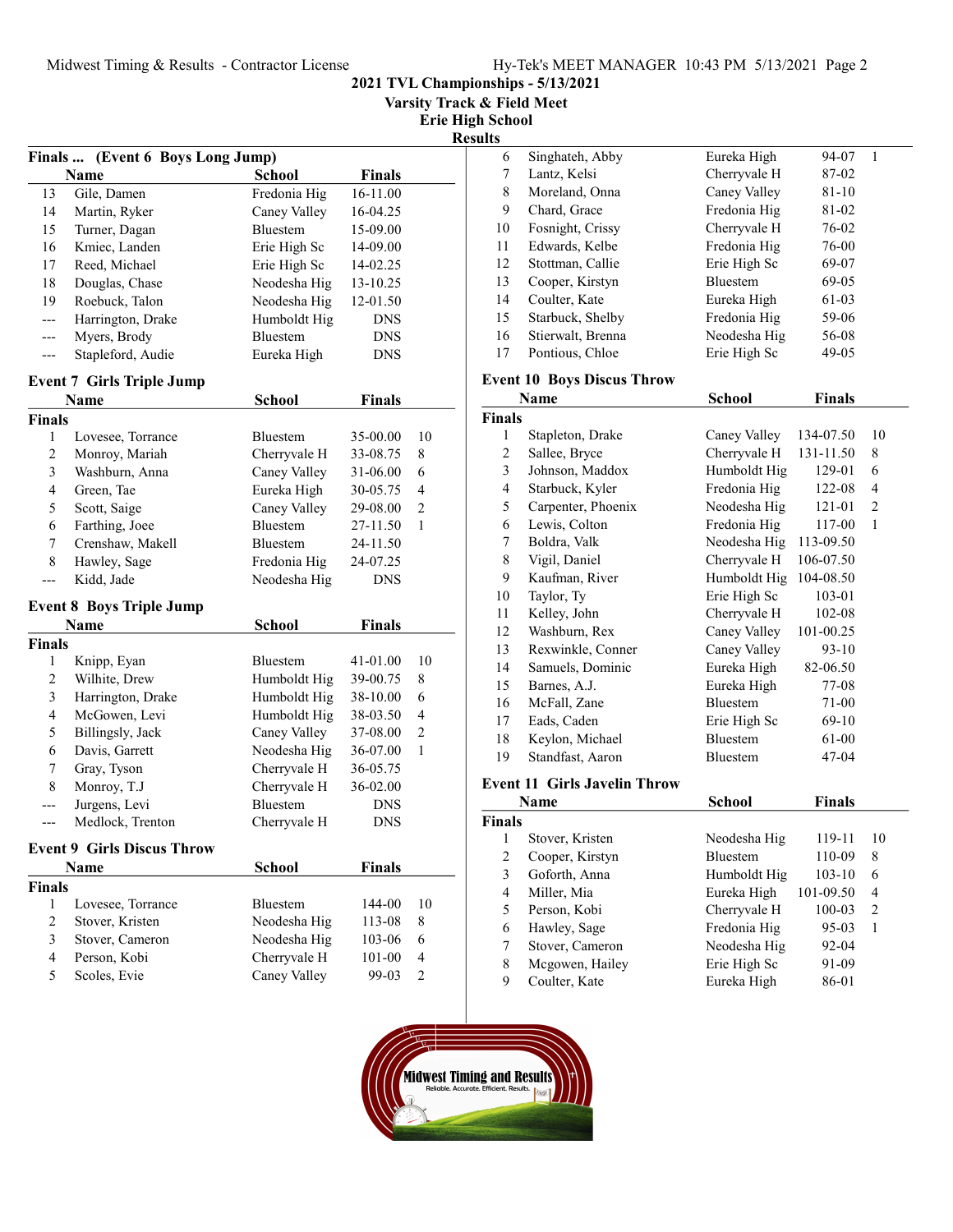| 2021 TVL Championships - 5/13/2021 |  |  |  |  |  |  |
|------------------------------------|--|--|--|--|--|--|
|------------------------------------|--|--|--|--|--|--|

Varsity Track & Field Meet

Erie High School

Result

| Finals  (Event 11 Girls Javelin Throw) |                                    |               |               |                  |  |  |
|----------------------------------------|------------------------------------|---------------|---------------|------------------|--|--|
|                                        | <b>Name</b>                        | <b>School</b> | <b>Finals</b> |                  |  |  |
| 10                                     | Stierwalt, Brenna                  | Neodesha Hig  | $75-03$       |                  |  |  |
| 11                                     | Mahurin, Abbi                      | Cherryvale H  | 70-06         |                  |  |  |
| 12                                     | Chard, Grace                       | Fredonia Hig  | 65-01.50      |                  |  |  |
| 13                                     | Starbuck, Shelby                   | Fredonia Hig  | 64-09         |                  |  |  |
| 14                                     | Goforth, Assya                     | Humboldt Hig  | J64-09        |                  |  |  |
| 15                                     | Stottman, Callie                   | Erie High Sc  | 62-07.50      |                  |  |  |
| 16                                     | Lantz, Kelsi                       | Cherryvale H  | 56-04.50      |                  |  |  |
| 17                                     | Pontious, Chloe                    | Erie High Sc  | 55-10         |                  |  |  |
| 18                                     | Pond, Janie                        | Caney Valley  | 53-05         |                  |  |  |
|                                        | <b>Event 12 Boys Javelin Throw</b> |               |               |                  |  |  |
|                                        | Name                               | School        | <b>Finals</b> |                  |  |  |
| Finals                                 |                                    |               |               |                  |  |  |
| 1                                      | Thornton, Baylor                   | Caney Valley  | 156-08        | 10               |  |  |
| $\overline{c}$                         | Sallee, Bryce                      | Cherryvale H  | 142-09        | 8                |  |  |
| 3                                      | Couch, Jeremiah                    | Fredonia Hig  | 133-00.50     | 6                |  |  |
| $\overline{\mathbf{4}}$                | Carpenter, Phoenix                 | Neodesha Hig  | 127-07        | $\overline{4}$   |  |  |
| 5                                      | Kaufman, River                     | Humboldt Hig  | 127-00        | 2                |  |  |
| 6                                      | Wright, Rayden                     | Cherryvale H  | 126-05        | 1                |  |  |
| 7                                      | Elam, Trevin                       | Cherryvale H  | 123-11        |                  |  |  |
| 8                                      | Boldra, Valk                       | Neodesha Hig  | 118-10        |                  |  |  |
| 9                                      | Taylor, Ty                         | Erie High Sc  | 118-05        |                  |  |  |
| 10                                     | Grabast, Trayten                   | Eureka High   | 112-07        |                  |  |  |
| 11                                     | Barnes, A.J.                       | Eureka High   | 105-11        |                  |  |  |
| 12                                     | Smith, Holden                      | Neodesha Hig  | 105-08        |                  |  |  |
| 13                                     | Walker, Blake                      | Humboldt Hig  | 102-01        |                  |  |  |
| 14                                     | Eads, Caden                        | Erie High Sc  | 96-00         |                  |  |  |
| 15                                     | Moore, Josh                        | Caney Valley  | 95-08         |                  |  |  |
| 16                                     | McFall, Zane                       | Bluestem      | 91-03         |                  |  |  |
| 17                                     | Hartpence, Corey                   | Fredonia Hig  | 77-07.50      |                  |  |  |
| 18                                     | Houchin, Dalton                    | Fredonia Hig  | 73-09         |                  |  |  |
| 19                                     | Keylon, Michael                    | Bluestem      | 70-06.50      |                  |  |  |
|                                        | <b>Event 13 Girls Shot Put</b>     |               |               |                  |  |  |
|                                        | Name                               | <b>School</b> | <b>Finals</b> |                  |  |  |
| <b>Finals</b>                          |                                    |               |               |                  |  |  |
| 1                                      | Scoles, Evie                       | Caney Valley  | 39-04.00      | 10               |  |  |
| $\overline{\mathbf{c}}$                | Singhateh, Abby                    | Eureka High   | 39-01.00      | 8                |  |  |
| 3                                      | Lovesee, Torrance                  | Bluestem      | 36-05.50      | 6                |  |  |
| $\overline{\mathbf{4}}$                | Edwards, Kelbe                     | Fredonia Hig  | 33-03.50      | $\overline{4}$   |  |  |
| 5                                      | Stover, Kristen                    | Neodesha Hig  | 33-00.00      | $\boldsymbol{2}$ |  |  |
| 6                                      | Hawley, Sage                       | Fredonia Hig  | 32-11.00      | 1                |  |  |
| 7                                      | Dangerfield, Jada                  | Humboldt Hig  | 32-00.75      |                  |  |  |
| 8                                      | Cooper, Kirstyn                    | Bluestem      | 31-11.00      |                  |  |  |
| 9                                      | Coulter, Kate                      | Eureka High   | 31-04.50      |                  |  |  |
| 10                                     | Moreland, Onna                     | Caney Valley  | 30-08.00      |                  |  |  |

| lts |                   |              |          |
|-----|-------------------|--------------|----------|
| 11  | Stottman, Callie  | Erie High Sc | 30-03.75 |
| 12  | Goforth, Anna     | Humboldt Hig | 30-03.25 |
| 13  | Person, Kobi      | Cherryvale H | 29-00.25 |
| 14  | Fosnight, Crissy  | Cherryvale H | 27-00.75 |
| 15  | Starbuck, Shelby  | Fredonia Hig | 25-02.25 |
| 16  | Delong, Jill      | Neodesha Hig | 24-04.75 |
| 17  | Wright, Kara      | Cherryvale H | 24-01.50 |
| 18  | Rippey, Hannah    | Eureka High  | 21-10.75 |
| 19  | Stierwalt, Brenna | Neodesha Hig | 21-03.00 |
| 20  | Pontious, Chloe   | Erie High Sc | 21-01.50 |
|     |                   |              |          |

## Event 14 Boys Shot Put

|               | Name               | School          | <b>Finals</b> |                |
|---------------|--------------------|-----------------|---------------|----------------|
| <b>Finals</b> |                    |                 |               |                |
| 1             | Sallee, Bryce      | Cherryvale H    | 50-05.00      | 10             |
| 2             | Stapleton, Drake   | Caney Valley    | 45-04.00      | 8              |
| 3             | Wright, Rayden     | Cherryvale H    | $44 - 10.50$  | 6              |
| 4             | Carpenter, Phoenix | Neodesha Hig    | 44-02.00      | $\overline{4}$ |
| 5             | Starbuck, Kyler    | Fredonia Hig    | 42-01.50      | 2              |
| 6             | Walker, Blake      | Humboldt Hig    | 39-08.75      | 1              |
| 7             | White, Brevan      | Cherryvale H    | 39-04.75      |                |
| 8             | Lewis, Colton      | Fredonia Hig    | 38-03.00      |                |
| 9             | Washburn, Rex      | Caney Valley    | 36-11.50      |                |
| 10            | Kaufman, River     | Humboldt Hig    | 36-08.75      |                |
| 11            | Boldra, Valk       | Neodesha Hig    | 36-00.00      |                |
| 12            | Samuels, Dominic   | Eureka High     | 34-01.00      |                |
| 13            | Taylor, Ty         | Erie High Sc    | 32-06.00      |                |
| 14            | Eads, Caden        | Erie High Sc    | 31-10.50      |                |
| 15            | McFall, Zane       | <b>Bluestem</b> | 31-02.00      |                |
| 16            | West, Wyatt        | Caney Valley    | 28-06.00      |                |
| 17            | Keylon, Michael    | <b>Bluestem</b> | 24-05.00      |                |
| 18            | Standfast, Aaron   | Bluestem        | 22-08.25      |                |
|               | Johnson, Maddox    | Humboldt Hig    | <b>FOUL</b>   |                |

## Event 15 Girls 100 Meter Hurdles

| Name |                     | School       | <b>Prelims</b> |
|------|---------------------|--------------|----------------|
|      | Preliminaries       |              |                |
|      | Singhateh, Ashley   | Eureka High  | 16.09Q         |
| 2    | Watts, Peyton       | Caney Valley | 18.50Q         |
| 3    | Burk, Gracee        | Caney Valley | 18.91Q         |
| 4    | Ptacek, Cadence     | Eureka High  | 19.21Q         |
| 5    | O'Shields, Deandrea | Caney Valley | 20.34q         |
| 6    | Ray, Callie         | Neodesha Hig | 22.39q         |
|      | Person, Kobi        | Cherryvale H | 22.86q         |
| 8    | Williams, Olyvia    | Neodesha Hig | 23.53          |
| 9    | Lantz, Kelsi        | Cherryvale H | 23.87          |

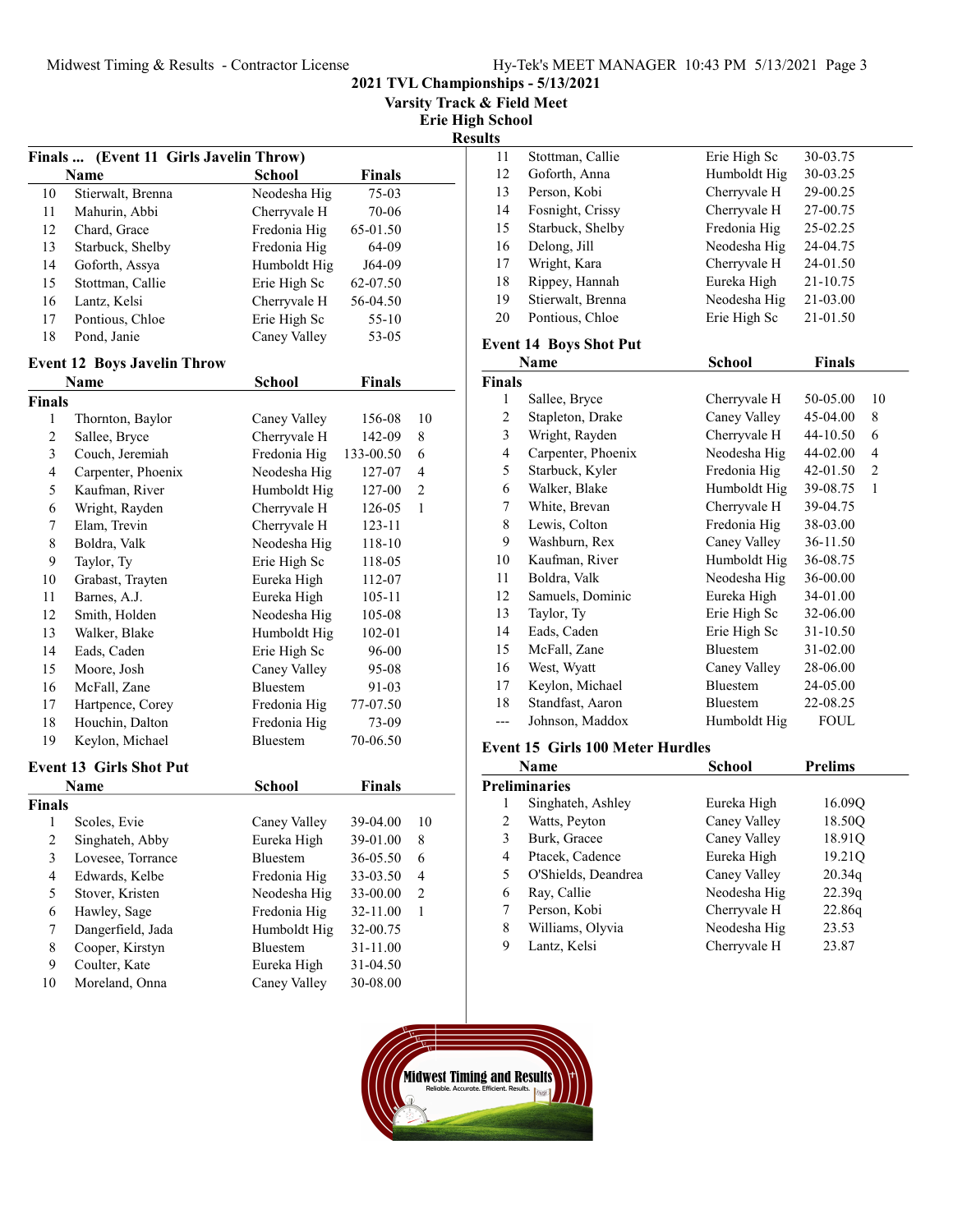Varsity Track & Field Meet

Erie High School

Results

|                | <b>Event 15 Girls 100 Meter Hurdles</b> |                                      |               |                |
|----------------|-----------------------------------------|--------------------------------------|---------------|----------------|
|                | <b>Name</b>                             | <b>School</b>                        | Finals        |                |
| <b>Finals</b>  |                                         |                                      |               |                |
| 1              | Singhateh, Ashley                       | Eureka High                          | 15.79         | 10             |
| $\overline{c}$ | Watts, Peyton                           | Caney Valley                         | 17.34         | 8              |
| 3              | Burk, Gracee                            | Caney Valley                         | 18.41         | 6              |
| 4              | Ptacek, Cadence                         | Eureka High                          | 18.48         | 4              |
| 5              | O'Shields, Deandrea                     | Caney Valley                         | 20.42         | 2              |
| 6              | Ray, Callie                             | Neodesha Hig                         | 21.59         | $\mathbf{1}$   |
| ---            | Person, Kobi                            | Cherryvale H                         | <b>DNS</b>    |                |
|                | <b>Event 16 Boys 110 Meter Hurdles</b>  |                                      |               |                |
|                | <b>Name</b>                             | <b>School</b>                        | <b>Finals</b> |                |
| <b>Finals</b>  |                                         |                                      |               |                |
| 1              | Grabast, Trayten                        | Eureka High                          | 18.31         | 10             |
| 2              | Burk, Elijah                            | Caney Valley                         | 19.18         | 8              |
| 3              | Gray, Tyson                             | Cherryvale H                         | 19.59         | 6              |
| 4              | Garton, Tucker                          | Caney Valley                         | 20.58         | $\overline{4}$ |
| 5              | Sinclair, Clifton                       | Cherryvale H                         | 20.82         | $\overline{2}$ |
| 6              | Medlock, Trenton                        | Cherryvale H                         | 20.87         | $\mathbf{1}$   |
|                |                                         |                                      |               |                |
| ---            |                                         |                                      |               |                |
| ---            | Walls, Colton                           | Caney Valley                         | FS            |                |
|                | Dutton, Joel                            | Fredonia Hig                         | <b>SCR</b>    |                |
|                | Event 17 Girls 4x800 Meter Relay        |                                      |               |                |
|                | Team                                    | <b>Relay</b>                         | Finals        |                |
|                |                                         |                                      |               |                |
| 1              | Fredonia High School                    | A                                    | 11:13.82      | 10             |
|                | 1) Fox, Penner                          | 2) Hibbard, Natalie                  |               |                |
|                | 3) O'Dell, Campbell                     | 4) Smith, Audrey                     |               |                |
| 2              | Bluestem                                | A                                    | 11:27.59      | 8              |
|                | 1) Lovesee, Taytum                      | 2) Crissup, Heaven                   |               |                |
|                | 3) Korte, Brooklyn                      | 4) Emmons, Holli                     |               |                |
| 3              | Neodesha High School                    | A                                    | 11:56.92      | 6              |
| 4              | Humboldt High School                    | A                                    | 11:58.69      | 4              |
| 5              | Erie High School                        | A                                    | 12:11.84      | $\overline{2}$ |
|                | 1) VanCleave, Hanna                     | 2) Ross, Breanna                     |               |                |
|                | 3) Neises, Peyton                       | 4) Burnett, Ella                     |               |                |
| 6              | Eureka High School                      | A                                    | 12:14.60      | 1              |
|                | 1) Rupert, Lina                         | 2) Cox, Aaleionna                    |               |                |
| <b>Finals</b>  | 3) Coulter, Kate                        | 4) Miller, Maggie                    |               |                |
| 7              | Caney Valley                            | A                                    | 13:03.62      |                |
| ---            | Cherryvale H                            | A                                    | <b>SCR</b>    |                |
|                | 1) Hosier, Halle<br>3) Meigs, Erma      | 2) Mahurin, Abbi<br>4) Wood, Katelyn |               |                |

|                | Event 18 Girls 100 Meter Dash        |                 |                       |
|----------------|--------------------------------------|-----------------|-----------------------|
|                | Name                                 | School          | <b>Prelims</b>        |
|                | Preliminaries                        |                 |                       |
| 1              | Singhateh, Ashley                    | Eureka High     | 13.48Q                |
| $\overline{c}$ | Williamson, Cadence                  | Bluestem        | 13.56Q                |
| 3              | Valentine, Jenna                     | Bluestem        | 13.82Q                |
| 4              | Mouer, Amanda                        | Eureka High     | 13.83Q                |
| 5              | Dangerfield, Jada                    | Humboldt Hig    | 13.95q                |
| 6              | Tindle, Layla                        | Fredonia Hig    | 14.55q                |
| $\tau$         | Lassman, Ella                        | Humboldt Hig    | 15.16q                |
| 8              | Campmier, Kayleigh                   | Erie High Sc    | 15.18                 |
| 9              | Morrison, Caitlyn                    | Neodesha Hig    | 15.42                 |
| 10             | Cleaver, Kinzie                      | Erie High Sc    | 15.57                 |
| 11             | Williams, Olyvia                     | Neodesha Hig    | 16.48                 |
|                | <b>Event 18 Girls 100 Meter Dash</b> |                 |                       |
|                | Name                                 | School          | <b>Finals</b>         |
| Finals         |                                      |                 |                       |
| 1              | Singhateh, Ashley                    | Eureka High     | 10<br>13.10           |
| $\overline{c}$ | Mouer, Amanda                        | Eureka High     | 13.56<br>8            |
| 3              | Dangerfield, Jada                    | Humboldt Hig    | 13.86<br>6            |
| 4              | Valentine, Jenna                     | Bluestem        | 4<br>13.87            |
| 5              | Williamson, Cadence                  | Bluestem        | 2<br>13.94            |
| 6              | Tindle, Layla                        | Fredonia Hig    | 14.57<br>$\mathbf{1}$ |
| 7              | Lassman, Ella                        | Humboldt Hig    | 14.99                 |
|                | <b>Event 19 Boys 100 Meter Dash</b>  |                 |                       |
|                | Name                                 | School          | <b>Prelims</b>        |
|                | <b>Preliminaries</b>                 |                 |                       |
| 1              | Lehman, Dawson                       | Erie High Sc    | 11.43Q                |
| $\overline{c}$ | Greif, Quinton                       | Cherryvale H    | 11.61Q                |
| $\overline{3}$ | Billingsly, Jack                     | Caney Valley    | 12.10Q                |
| 4              | Knipp, Eyan                          | Bluestem        | 11.67Q                |
| 5              | Heinzman, Kyler                      | Eureka High     | 12.27Q                |
| 6              | McGowen, Levi                        | Humboldt Hig    | 12.39Q                |
| 7              | Bartholomew, Ethan                   | Erie High Sc    | 11.91q                |
| 8              | Fuesz, Cash                          | Eureka High     | 12.38                 |
| 9              | Bennett, Daykneel                    | Fredonia Hig    | 12.44                 |
| 10             | Gean, Aiden                          | Humboldt Hig    | 12.58                 |
| 11             | Booe, Jesse                          | Cherryvale H    | 12.67                 |
| 12             | Gile, Damen                          | Fredonia Hig    | 12.70                 |
| 13             | Wilson, Robin                        | Cherryvale H    | 12.94                 |
| 14             | Council, Drew                        | Humboldt Hig    | 13.01                 |
| 15             | Hughes, Colin                        | <b>Bluestem</b> | 13.05                 |
| 16             | John, Collin                         | Neodesha Hig    | 13.13                 |

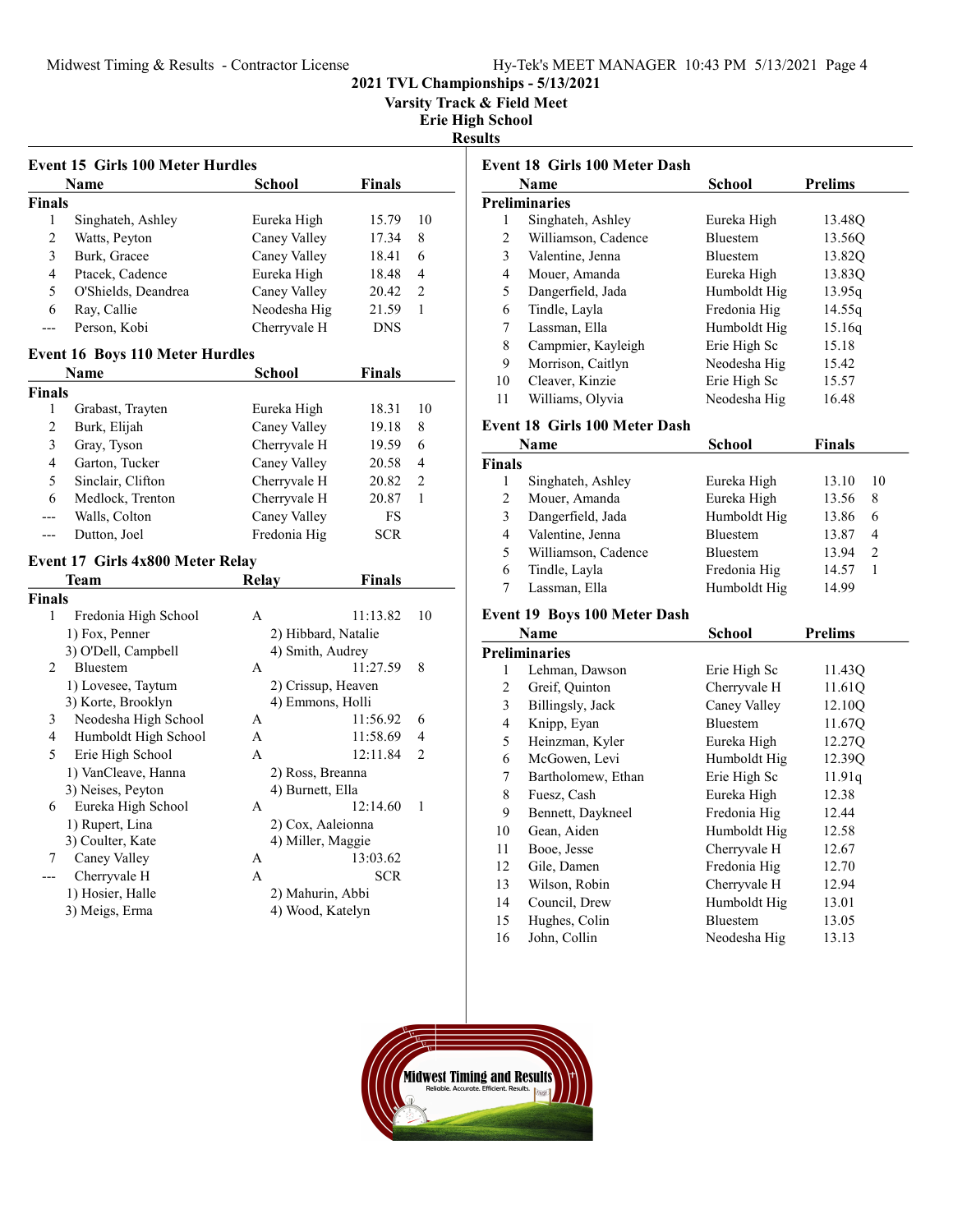| Hy-Tek's MEET MANAGER 10:43 PM 5/13/2021 Page 5 |  |  |
|-------------------------------------------------|--|--|
| nships - 5/13/2021                              |  |  |

|                         | Midwest Timing & Results - Contractor License |                                     |                |                |                            | Hy-Tek's MEET MANAGER 10:43 PM 5/13/2021 Page 5 |               |                |
|-------------------------|-----------------------------------------------|-------------------------------------|----------------|----------------|----------------------------|-------------------------------------------------|---------------|----------------|
|                         |                                               |                                     |                |                |                            | 2021 TVL Championships - 5/13/2021              |               |                |
|                         |                                               |                                     |                |                | Varsity Track & Field Meet |                                                 |               |                |
|                         |                                               |                                     |                |                | <b>Erie High School</b>    |                                                 |               |                |
|                         |                                               |                                     |                |                | <b>Results</b><br>11       | Campmier, Kayleigh                              | Erie High Sc  | 31.86          |
|                         | Preliminaries  (Event 19 Boys 100 Meter Dash) |                                     |                |                | 12                         | Morrison, Caitlyn                               | Neodesha Hig  | 32.19          |
|                         | Name                                          | <b>School</b>                       | <b>Prelims</b> |                | 13                         | Crenshaw, Makell                                | Bluestem      | 32.38          |
| 17                      | Pagacz, Evan                                  | Fredonia Hig                        | 13.64          |                | 14                         | Korte, Taylor                                   | Humboldt Hig  | 33.70          |
| 18                      | Kmiec, Landen                                 | Erie High Sc                        | 13.98          |                |                            | Monroy, Mariah                                  |               | <b>DNS</b>     |
| 19                      | Douglas, Chase                                | Neodesha Hig                        | 15.31          |                | ---                        |                                                 | Cherryvale H  |                |
| $---$                   | Valentine, Gabe                               | Eureka High                         | <b>DNS</b>     |                |                            | Event 21 Girls 200 Meter Dash                   |               |                |
|                         | Event 19 Boys 100 Meter Dash                  |                                     |                |                |                            | Name                                            | <b>School</b> | <b>Finals</b>  |
|                         | Name                                          | <b>School</b>                       | <b>Finals</b>  |                | <b>Finals</b>              |                                                 |               |                |
| <b>Finals</b>           |                                               |                                     |                |                | 1                          | Mouer, Amanda                                   | Eureka High   | 27.69          |
| 1                       | Lehman, Dawson                                | Erie High Sc                        | 11.48          | 10             | $\overline{c}$             | Ptacek, Brooklyn                                | Eureka High   | 27.75          |
| $\boldsymbol{2}$        | Knipp, Eyan                                   | Bluestem                            | 11.74          | 8              | 3                          | Dangerfield, Jada                               | Humboldt Hig  | 28.07          |
| 3                       | Greif, Quinton                                | Cherryvale H                        | 11.81          | 6              | 4                          | Valentine, Jenna                                | Bluestem      | 28.61          |
| 4                       | Bartholomew, Ethan                            | Erie High Sc                        | 12.02          | 4              | 5                          | Potter, Mallory                                 | Bluestem      | 29.33          |
| 5                       | Heinzman, Kyler                               | Eureka High                         | 12.04          | $\overline{2}$ | 6                          | Scott, Saige                                    | Caney Valley  | 29.99          |
| 6                       | Billingsly, Jack                              | Caney Valley                        | 12.10          | 1              | 7                          | Pemberton, Mia                                  | Erie High Sc  | 30.18          |
| 7                       | McGowen, Levi                                 | Humboldt Hig                        | 12.29          |                |                            |                                                 |               |                |
|                         |                                               |                                     |                |                |                            | <b>Event 22 Boys 200 Meter Dash</b>             |               | <b>Prelims</b> |
|                         | Event 20 Boys 4x800 Meter Relay               |                                     |                |                |                            | Name<br><b>Preliminaries</b>                    | <b>School</b> |                |
|                         | Team                                          | <b>Relay</b>                        | <b>Finals</b>  |                | 1                          | Lehman, Dawson                                  | Erie High Sc  | 23.25Q         |
| Finals                  |                                               | $\mathbf{A}$                        | 9:23.00        | 10             | $\overline{c}$             | Greif, Quinton                                  | Cherryvale H  | 23.25Q         |
| 1                       | Fredonia High School<br>1) Dutton, Joel       |                                     |                |                | 3                          | Mayeske, Layne                                  | Fredonia Hig  | 23.44Q         |
|                         | 3) Mayeske, Layne                             | 2) George, Sam<br>4) Milligan, John |                |                | $\overline{4}$             | Welch, Cayce                                    | Erie High Sc  | 24.72Q         |
| 2                       | Cherryvale H                                  | A                                   | 9:36.54        | 8              | 5                          | Harrington, Drake                               | Humboldt Hig  | 23.77q         |
|                         | 1) Adkison, Briggs                            | 2) Bishop, Rodney                   |                |                | 6                          | McGowen, Levi                                   | Humboldt Hig  | 24.88q         |
|                         | 3) Leedy, Trey                                | 4) Robertson, Brock                 |                |                | $\boldsymbol{7}$           | Heady, Quinten                                  | Erie High Sc  | 25.22q         |
| 3                       | Humboldt High School                          | A                                   | 9:43.87        | 6              | 8                          | Bennett, Daykneel                               | Fredonia Hig  | 25.33          |
| 4                       | Neodesha High School                          | A                                   | 10:04.70       | 4              | 9                          | Fuesz, Cash                                     | Eureka High   | 25.35          |
| 5                       | Caney Valley                                  | A                                   | 10:08.64       | 2              | 10                         | Gean, Aiden                                     | Humboldt Hig  | 25.51          |
| 6                       | Erie High School                              | A                                   | 10:16.80       | $\mathbf{1}$   | 11                         | Cole, Mattix                                    | Neodesha Hig  | 26.22          |
|                         | 1) Kennedy, Drayton                           | 2) Mata, Ruben                      |                |                | 12                         | Smith, Caleb                                    | Neodesha Hig  | 26.43          |
|                         | 3) Reed, Michael                              | 4) Thompson, Nate                   |                |                | 13                         | Booe, Jesse                                     | Cherryvale H  | 26.78          |
|                         |                                               |                                     |                |                | 14                         | McFall, Zane                                    | Bluestem      | 27.31          |
|                         | <b>Event 21 Girls 200 Meter Dash</b>          |                                     |                |                | 15                         | Jantz, Noah                                     | Fredonia Hig  | 27.67          |
|                         | Name                                          | <b>School</b>                       | <b>Prelims</b> |                | 16                         | John, Collin                                    | Neodesha Hig  | 27.75          |
|                         | <b>Preliminaries</b>                          |                                     |                |                | 17                         | Sinclair, Clifton                               | Cherryvale H  | 27.95          |
| 1                       | Mouer, Amanda                                 | Eureka High                         | 28.61Q         |                | 18                         | Stapleford, Audie                               | Eureka High   | 28.72          |
| $\overline{\mathbf{c}}$ | Ptacek, Brooklyn                              | Eureka High                         | 28.75Q         |                | 19                         | Hughes, Colin                                   | Bluestem      | 28.82          |
| 3                       | Dangerfield, Jada                             | Humboldt Hig                        | 28.78Q         |                | 20                         | Klenk, Cyrus                                    | Caney Valley  | 32.28          |
| 4                       | Valentine, Jenna                              | Bluestem                            | 29.19Q         |                | $\overline{\phantom{a}}$   | French, Sawyer                                  | Caney Valley  | <b>DNS</b>     |
| 5                       | Potter, Mallory                               | Bluestem                            | 29.36Q         |                | $---$                      | Valentine, Gabe                                 | Eureka High   | <b>DNS</b>     |
| 6                       | Scott, Saige                                  | Caney Valley                        | 29.84Q         |                |                            |                                                 |               |                |
| 7                       | Pemberton, Mia                                | Erie High Sc                        | 29.70q         |                |                            | Event 22 Boys 200 Meter Dash                    |               |                |
| 8                       | Wilson, Zoey                                  | Humboldt Hig                        | 30.45          |                |                            | <b>Name</b>                                     | <b>School</b> | <b>Finals</b>  |
| 9                       | Cleaver, Kinzie                               | Erie High Sc                        | 30.92          |                | <b>Finals</b>              |                                                 |               |                |
| 10                      | Ray, Callie                                   | Neodesha Hig                        | 30.98          |                | 1                          | Lehman, Dawson                                  | Erie High Sc  | 23.21          |
|                         |                                               |                                     |                |                |                            |                                                 |               |                |

| S     |                               |                 |            |  |
|-------|-------------------------------|-----------------|------------|--|
| 11    | Campmier, Kayleigh            | Erie High Sc    | 31.86      |  |
| 12    | Morrison, Caitlyn             | Neodesha Hig    | 32.19      |  |
| 13    | Crenshaw, Makell              | <b>Bluestem</b> | 32.38      |  |
| 14    | Korte, Taylor                 | Humboldt Hig    | 33.70      |  |
| $---$ | Monroy, Mariah                | Cherryvale H    | <b>DNS</b> |  |
|       | vent 21  Girls 200 Meter Dash |                 |            |  |

#### Event 21 Girls 200 Meter Dash

|               | Name              | <b>School</b>   | <b>Finals</b> |               |
|---------------|-------------------|-----------------|---------------|---------------|
| <b>Finals</b> |                   |                 |               |               |
|               | Mouer, Amanda     | Eureka High     | 27.69         | 10            |
| 2             | Ptacek, Brooklyn  | Eureka High     | 27.75         | 8             |
| 3             | Dangerfield, Jada | Humboldt Hig    | 28.07         | 6             |
| 4             | Valentine, Jenna  | <b>Bluestem</b> | 28.61         | 4             |
| 5             | Potter, Mallory   | Bluestem        | 29.33         | $\mathcal{L}$ |
| 6             | Scott, Saige      | Caney Valley    | 29.99         |               |
|               | Pemberton, Mia    | Erie High Sc    | 30.18         |               |

# Event 22 Boys 200 Meter Dash

|     | Name                 | School          | <b>Prelims</b> |
|-----|----------------------|-----------------|----------------|
|     | <b>Preliminaries</b> |                 |                |
| 1   | Lehman, Dawson       | Erie High Sc    | 23.25Q         |
| 2   | Greif, Quinton       | Cherryvale H    | 23.25Q         |
| 3   | Mayeske, Layne       | Fredonia Hig    | 23.44Q         |
| 4   | Welch, Cayce         | Erie High Sc    | 24.72Q         |
| 5   | Harrington, Drake    | Humboldt Hig    | 23.77q         |
| 6   | McGowen, Levi        | Humboldt Hig    | 24.88q         |
| 7   | Heady, Quinten       | Erie High Sc    | 25.22q         |
| 8   | Bennett, Daykneel    | Fredonia Hig    | 25.33          |
| 9   | Fuesz, Cash          | Eureka High     | 25.35          |
| 10  | Gean, Aiden          | Humboldt Hig    | 25.51          |
| 11  | Cole, Mattix         | Neodesha Hig    | 26.22          |
| 12  | Smith, Caleb         | Neodesha Hig    | 26.43          |
| 13  | Booe, Jesse          | Cherryvale H    | 26.78          |
| 14  | McFall, Zane         | <b>Bluestem</b> | 27.31          |
| 15  | Jantz, Noah          | Fredonia Hig    | 27.67          |
| 16  | John, Collin         | Neodesha Hig    | 27.75          |
| 17  | Sinclair, Clifton    | Cherryvale H    | 27.95          |
| 18  | Stapleford, Audie    | Eureka High     | 28.72          |
| 19  | Hughes, Colin        | <b>Bluestem</b> | 28.82          |
| 20  | Klenk, Cyrus         | Caney Valley    | 32.28          |
| --- | French, Sawyer       | Caney Valley    | <b>DNS</b>     |
| --- | Valentine, Gabe      | Eureka High     | <b>DNS</b>     |

# Event 22 Boys 200 Meter Dash

|        | <b>Name</b>    | School       | <b>Finals</b> |
|--------|----------------|--------------|---------------|
| Finals |                |              |               |
|        | Lehman, Dawson | Erie High Sc | 23.21<br>10   |

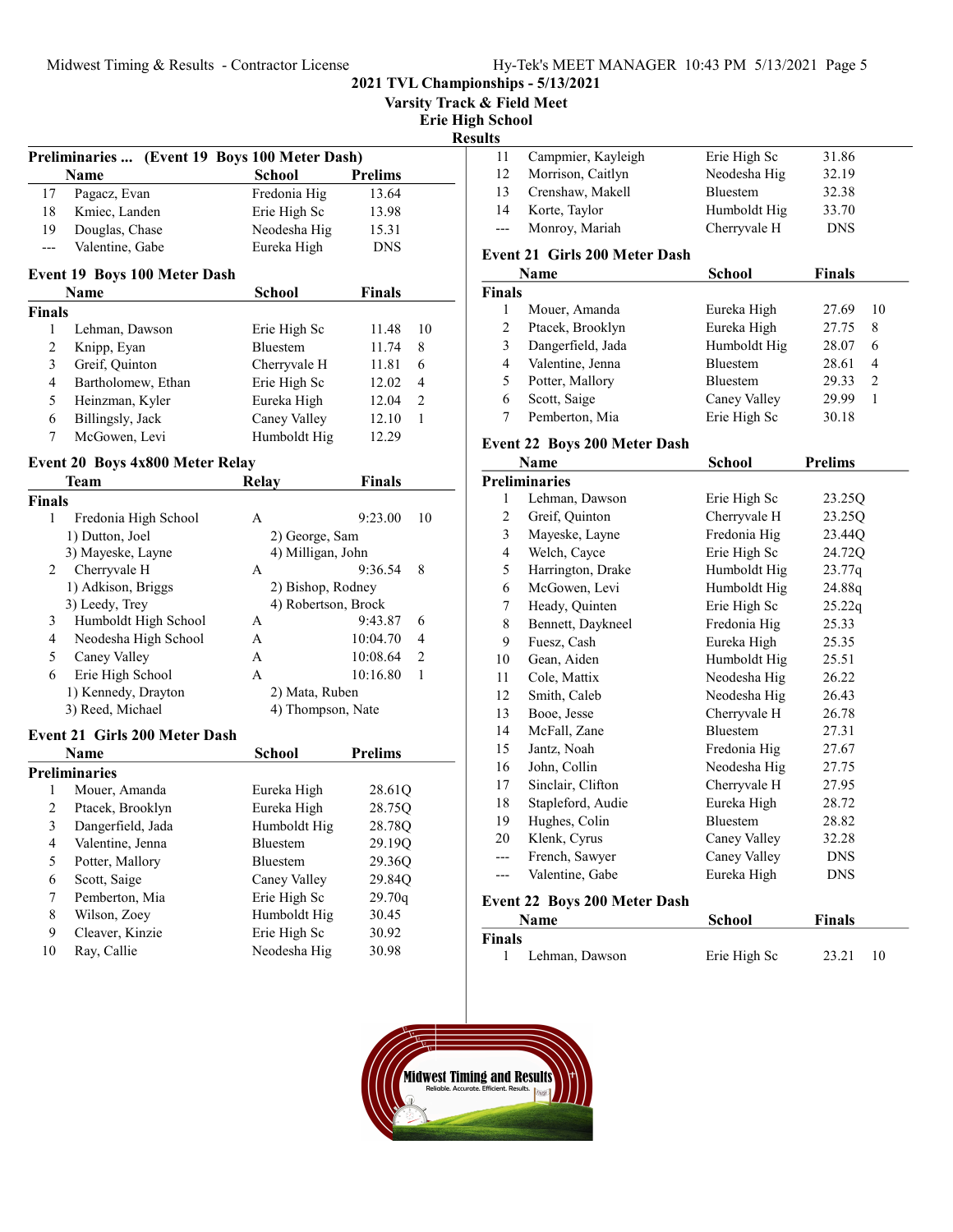| Hy-Tek's MEET MANAGER 10:43 PM 5/13/2021 Page 6 |  |  |  |
|-------------------------------------------------|--|--|--|
|-------------------------------------------------|--|--|--|

Varsity Track & Field Meet

Erie High School

Results

| <b>School</b><br><b>Finals</b><br><b>Name</b><br>Cherryvale H<br>23.31<br>2<br>Greif, Quinton<br>8<br>3<br>Harrington, Drake<br>Humboldt Hig<br>24.02<br>6<br>Humboldt Hig<br>4<br>McGowen, Levi<br>24.80<br>4<br>5<br>Erie High Sc<br>$\overline{c}$<br>Welch, Cayce<br>24.82<br>6<br>Heady, Quinten<br>Erie High Sc<br>1<br>25.59<br>Mayeske, Layne<br>Fredonia Hig<br><b>DNS</b><br>---<br>Event 23 Girls 1600 Meter Run<br><b>Name</b><br>School<br><b>Finals</b><br><b>Finals</b><br>Fredonia Hig<br>1<br>O'Dell, Campbell<br>5:43.37<br>10<br>2<br>Erie High Sc<br>Ross, Breanna<br>5:48.47<br>8<br>3<br>Hibbard, Natalie<br>Fredonia Hig<br>6<br>6:05.78<br>Fredonia Hig<br>4<br>Smith, Audrey<br>6:26.85<br>4<br>5<br>Melendez, Lulu<br>Humboldt Hig<br>6:39.67<br>2<br>6<br>Rupert, Lina<br>Eureka High<br>6:42.06<br>1<br>Conner, Josie<br>Cherryvale H<br>7<br>6:42.11<br>Humboldt Hig<br>8<br>Modlin, Danica<br>6:58.61<br>Eureka High<br>9<br>Cox, Aaleionna<br>7:01.93<br>10<br>Crawford, Lilian<br>Neodesha Hig<br>7:05.90<br>Mueller, Leah<br>Humboldt Hig<br>11<br>7:10.37<br>Erie High Sc<br>12<br>Neises, Peyton<br>7:12.37<br>VanCleave, Hanna<br>Erie High Sc<br>13<br>7:22.56<br>John, Mollie<br>Neodesha Hig<br>14<br>7:28.02<br>Essington, Piper<br>Neodesha Hig<br>15<br>7:45.83<br>O'Sheilds, Moneaquea<br>Caney Valley<br><b>DNS</b><br>---<br><b>Event 24 Boys 1600 Meter Run</b><br><b>School</b><br><b>Finals</b><br>Name<br><b>Finals</b><br>1<br>Lucas, Jett<br>Bluestem<br>5:08.02<br>10<br>2<br>Smith, Taylor<br>Fredonia Hig<br>5:15.26<br>8<br>3<br>Kyler, Stephen<br>Caney Valley<br>6<br>5:17.46<br>Dawes, Trevin<br>Cherryvale H<br>4<br>4<br>5:24.57<br>Cherryvale H<br>5<br>Bishop, Rodney<br>2<br>5:29.67<br>George, Sam<br>Fredonia Hig<br>6<br>1<br>5:33.63<br>Kennedy, Drayton<br>Erie High Sc<br>7<br>5:35.51<br>8<br>Turner, Dagan<br>Bluestem<br>5:37.12<br>9<br>Humboldt Hig<br>5:42.34<br>Hess, Javyn<br>10<br>Fredonia Hig<br>Sommers, Ian<br>5:55.26<br>11<br>Wheatley, John<br>Caney Valley<br>6:02.13<br>12<br>Brooks, Jackson<br>Neodesha Hig<br>6:09.62<br>13<br>Heisler, Quenton<br>Humboldt Hig<br>6:12.21<br>14<br>Erie High Sc<br>Thompson, Nate<br>6:24.88<br>15<br>Mata, Ruben<br>Erie High Sc<br>6:25.45<br>16<br>6:28.67 | Finals  (Event 22 Boys 200 Meter Dash) |              |  |  |  |  |
|------------------------------------------------------------------------------------------------------------------------------------------------------------------------------------------------------------------------------------------------------------------------------------------------------------------------------------------------------------------------------------------------------------------------------------------------------------------------------------------------------------------------------------------------------------------------------------------------------------------------------------------------------------------------------------------------------------------------------------------------------------------------------------------------------------------------------------------------------------------------------------------------------------------------------------------------------------------------------------------------------------------------------------------------------------------------------------------------------------------------------------------------------------------------------------------------------------------------------------------------------------------------------------------------------------------------------------------------------------------------------------------------------------------------------------------------------------------------------------------------------------------------------------------------------------------------------------------------------------------------------------------------------------------------------------------------------------------------------------------------------------------------------------------------------------------------------------------------------------------------------------------------------------------------------------------------------------------------------------------------------------------------------------------------------------------------------------------------------------------------------------------------------------------------------------------------------------------------------------------------------------------------------------------|----------------------------------------|--------------|--|--|--|--|
|                                                                                                                                                                                                                                                                                                                                                                                                                                                                                                                                                                                                                                                                                                                                                                                                                                                                                                                                                                                                                                                                                                                                                                                                                                                                                                                                                                                                                                                                                                                                                                                                                                                                                                                                                                                                                                                                                                                                                                                                                                                                                                                                                                                                                                                                                          |                                        |              |  |  |  |  |
|                                                                                                                                                                                                                                                                                                                                                                                                                                                                                                                                                                                                                                                                                                                                                                                                                                                                                                                                                                                                                                                                                                                                                                                                                                                                                                                                                                                                                                                                                                                                                                                                                                                                                                                                                                                                                                                                                                                                                                                                                                                                                                                                                                                                                                                                                          |                                        |              |  |  |  |  |
|                                                                                                                                                                                                                                                                                                                                                                                                                                                                                                                                                                                                                                                                                                                                                                                                                                                                                                                                                                                                                                                                                                                                                                                                                                                                                                                                                                                                                                                                                                                                                                                                                                                                                                                                                                                                                                                                                                                                                                                                                                                                                                                                                                                                                                                                                          |                                        |              |  |  |  |  |
|                                                                                                                                                                                                                                                                                                                                                                                                                                                                                                                                                                                                                                                                                                                                                                                                                                                                                                                                                                                                                                                                                                                                                                                                                                                                                                                                                                                                                                                                                                                                                                                                                                                                                                                                                                                                                                                                                                                                                                                                                                                                                                                                                                                                                                                                                          |                                        |              |  |  |  |  |
|                                                                                                                                                                                                                                                                                                                                                                                                                                                                                                                                                                                                                                                                                                                                                                                                                                                                                                                                                                                                                                                                                                                                                                                                                                                                                                                                                                                                                                                                                                                                                                                                                                                                                                                                                                                                                                                                                                                                                                                                                                                                                                                                                                                                                                                                                          |                                        |              |  |  |  |  |
|                                                                                                                                                                                                                                                                                                                                                                                                                                                                                                                                                                                                                                                                                                                                                                                                                                                                                                                                                                                                                                                                                                                                                                                                                                                                                                                                                                                                                                                                                                                                                                                                                                                                                                                                                                                                                                                                                                                                                                                                                                                                                                                                                                                                                                                                                          |                                        |              |  |  |  |  |
|                                                                                                                                                                                                                                                                                                                                                                                                                                                                                                                                                                                                                                                                                                                                                                                                                                                                                                                                                                                                                                                                                                                                                                                                                                                                                                                                                                                                                                                                                                                                                                                                                                                                                                                                                                                                                                                                                                                                                                                                                                                                                                                                                                                                                                                                                          |                                        |              |  |  |  |  |
|                                                                                                                                                                                                                                                                                                                                                                                                                                                                                                                                                                                                                                                                                                                                                                                                                                                                                                                                                                                                                                                                                                                                                                                                                                                                                                                                                                                                                                                                                                                                                                                                                                                                                                                                                                                                                                                                                                                                                                                                                                                                                                                                                                                                                                                                                          |                                        |              |  |  |  |  |
|                                                                                                                                                                                                                                                                                                                                                                                                                                                                                                                                                                                                                                                                                                                                                                                                                                                                                                                                                                                                                                                                                                                                                                                                                                                                                                                                                                                                                                                                                                                                                                                                                                                                                                                                                                                                                                                                                                                                                                                                                                                                                                                                                                                                                                                                                          |                                        |              |  |  |  |  |
|                                                                                                                                                                                                                                                                                                                                                                                                                                                                                                                                                                                                                                                                                                                                                                                                                                                                                                                                                                                                                                                                                                                                                                                                                                                                                                                                                                                                                                                                                                                                                                                                                                                                                                                                                                                                                                                                                                                                                                                                                                                                                                                                                                                                                                                                                          |                                        |              |  |  |  |  |
|                                                                                                                                                                                                                                                                                                                                                                                                                                                                                                                                                                                                                                                                                                                                                                                                                                                                                                                                                                                                                                                                                                                                                                                                                                                                                                                                                                                                                                                                                                                                                                                                                                                                                                                                                                                                                                                                                                                                                                                                                                                                                                                                                                                                                                                                                          |                                        |              |  |  |  |  |
|                                                                                                                                                                                                                                                                                                                                                                                                                                                                                                                                                                                                                                                                                                                                                                                                                                                                                                                                                                                                                                                                                                                                                                                                                                                                                                                                                                                                                                                                                                                                                                                                                                                                                                                                                                                                                                                                                                                                                                                                                                                                                                                                                                                                                                                                                          |                                        |              |  |  |  |  |
|                                                                                                                                                                                                                                                                                                                                                                                                                                                                                                                                                                                                                                                                                                                                                                                                                                                                                                                                                                                                                                                                                                                                                                                                                                                                                                                                                                                                                                                                                                                                                                                                                                                                                                                                                                                                                                                                                                                                                                                                                                                                                                                                                                                                                                                                                          |                                        |              |  |  |  |  |
|                                                                                                                                                                                                                                                                                                                                                                                                                                                                                                                                                                                                                                                                                                                                                                                                                                                                                                                                                                                                                                                                                                                                                                                                                                                                                                                                                                                                                                                                                                                                                                                                                                                                                                                                                                                                                                                                                                                                                                                                                                                                                                                                                                                                                                                                                          |                                        |              |  |  |  |  |
|                                                                                                                                                                                                                                                                                                                                                                                                                                                                                                                                                                                                                                                                                                                                                                                                                                                                                                                                                                                                                                                                                                                                                                                                                                                                                                                                                                                                                                                                                                                                                                                                                                                                                                                                                                                                                                                                                                                                                                                                                                                                                                                                                                                                                                                                                          |                                        |              |  |  |  |  |
|                                                                                                                                                                                                                                                                                                                                                                                                                                                                                                                                                                                                                                                                                                                                                                                                                                                                                                                                                                                                                                                                                                                                                                                                                                                                                                                                                                                                                                                                                                                                                                                                                                                                                                                                                                                                                                                                                                                                                                                                                                                                                                                                                                                                                                                                                          |                                        |              |  |  |  |  |
|                                                                                                                                                                                                                                                                                                                                                                                                                                                                                                                                                                                                                                                                                                                                                                                                                                                                                                                                                                                                                                                                                                                                                                                                                                                                                                                                                                                                                                                                                                                                                                                                                                                                                                                                                                                                                                                                                                                                                                                                                                                                                                                                                                                                                                                                                          |                                        |              |  |  |  |  |
|                                                                                                                                                                                                                                                                                                                                                                                                                                                                                                                                                                                                                                                                                                                                                                                                                                                                                                                                                                                                                                                                                                                                                                                                                                                                                                                                                                                                                                                                                                                                                                                                                                                                                                                                                                                                                                                                                                                                                                                                                                                                                                                                                                                                                                                                                          |                                        |              |  |  |  |  |
|                                                                                                                                                                                                                                                                                                                                                                                                                                                                                                                                                                                                                                                                                                                                                                                                                                                                                                                                                                                                                                                                                                                                                                                                                                                                                                                                                                                                                                                                                                                                                                                                                                                                                                                                                                                                                                                                                                                                                                                                                                                                                                                                                                                                                                                                                          |                                        |              |  |  |  |  |
|                                                                                                                                                                                                                                                                                                                                                                                                                                                                                                                                                                                                                                                                                                                                                                                                                                                                                                                                                                                                                                                                                                                                                                                                                                                                                                                                                                                                                                                                                                                                                                                                                                                                                                                                                                                                                                                                                                                                                                                                                                                                                                                                                                                                                                                                                          |                                        |              |  |  |  |  |
|                                                                                                                                                                                                                                                                                                                                                                                                                                                                                                                                                                                                                                                                                                                                                                                                                                                                                                                                                                                                                                                                                                                                                                                                                                                                                                                                                                                                                                                                                                                                                                                                                                                                                                                                                                                                                                                                                                                                                                                                                                                                                                                                                                                                                                                                                          |                                        |              |  |  |  |  |
|                                                                                                                                                                                                                                                                                                                                                                                                                                                                                                                                                                                                                                                                                                                                                                                                                                                                                                                                                                                                                                                                                                                                                                                                                                                                                                                                                                                                                                                                                                                                                                                                                                                                                                                                                                                                                                                                                                                                                                                                                                                                                                                                                                                                                                                                                          |                                        |              |  |  |  |  |
|                                                                                                                                                                                                                                                                                                                                                                                                                                                                                                                                                                                                                                                                                                                                                                                                                                                                                                                                                                                                                                                                                                                                                                                                                                                                                                                                                                                                                                                                                                                                                                                                                                                                                                                                                                                                                                                                                                                                                                                                                                                                                                                                                                                                                                                                                          |                                        |              |  |  |  |  |
|                                                                                                                                                                                                                                                                                                                                                                                                                                                                                                                                                                                                                                                                                                                                                                                                                                                                                                                                                                                                                                                                                                                                                                                                                                                                                                                                                                                                                                                                                                                                                                                                                                                                                                                                                                                                                                                                                                                                                                                                                                                                                                                                                                                                                                                                                          |                                        |              |  |  |  |  |
|                                                                                                                                                                                                                                                                                                                                                                                                                                                                                                                                                                                                                                                                                                                                                                                                                                                                                                                                                                                                                                                                                                                                                                                                                                                                                                                                                                                                                                                                                                                                                                                                                                                                                                                                                                                                                                                                                                                                                                                                                                                                                                                                                                                                                                                                                          |                                        |              |  |  |  |  |
|                                                                                                                                                                                                                                                                                                                                                                                                                                                                                                                                                                                                                                                                                                                                                                                                                                                                                                                                                                                                                                                                                                                                                                                                                                                                                                                                                                                                                                                                                                                                                                                                                                                                                                                                                                                                                                                                                                                                                                                                                                                                                                                                                                                                                                                                                          |                                        |              |  |  |  |  |
|                                                                                                                                                                                                                                                                                                                                                                                                                                                                                                                                                                                                                                                                                                                                                                                                                                                                                                                                                                                                                                                                                                                                                                                                                                                                                                                                                                                                                                                                                                                                                                                                                                                                                                                                                                                                                                                                                                                                                                                                                                                                                                                                                                                                                                                                                          |                                        |              |  |  |  |  |
|                                                                                                                                                                                                                                                                                                                                                                                                                                                                                                                                                                                                                                                                                                                                                                                                                                                                                                                                                                                                                                                                                                                                                                                                                                                                                                                                                                                                                                                                                                                                                                                                                                                                                                                                                                                                                                                                                                                                                                                                                                                                                                                                                                                                                                                                                          |                                        |              |  |  |  |  |
|                                                                                                                                                                                                                                                                                                                                                                                                                                                                                                                                                                                                                                                                                                                                                                                                                                                                                                                                                                                                                                                                                                                                                                                                                                                                                                                                                                                                                                                                                                                                                                                                                                                                                                                                                                                                                                                                                                                                                                                                                                                                                                                                                                                                                                                                                          |                                        |              |  |  |  |  |
|                                                                                                                                                                                                                                                                                                                                                                                                                                                                                                                                                                                                                                                                                                                                                                                                                                                                                                                                                                                                                                                                                                                                                                                                                                                                                                                                                                                                                                                                                                                                                                                                                                                                                                                                                                                                                                                                                                                                                                                                                                                                                                                                                                                                                                                                                          |                                        |              |  |  |  |  |
|                                                                                                                                                                                                                                                                                                                                                                                                                                                                                                                                                                                                                                                                                                                                                                                                                                                                                                                                                                                                                                                                                                                                                                                                                                                                                                                                                                                                                                                                                                                                                                                                                                                                                                                                                                                                                                                                                                                                                                                                                                                                                                                                                                                                                                                                                          |                                        |              |  |  |  |  |
|                                                                                                                                                                                                                                                                                                                                                                                                                                                                                                                                                                                                                                                                                                                                                                                                                                                                                                                                                                                                                                                                                                                                                                                                                                                                                                                                                                                                                                                                                                                                                                                                                                                                                                                                                                                                                                                                                                                                                                                                                                                                                                                                                                                                                                                                                          |                                        |              |  |  |  |  |
|                                                                                                                                                                                                                                                                                                                                                                                                                                                                                                                                                                                                                                                                                                                                                                                                                                                                                                                                                                                                                                                                                                                                                                                                                                                                                                                                                                                                                                                                                                                                                                                                                                                                                                                                                                                                                                                                                                                                                                                                                                                                                                                                                                                                                                                                                          |                                        |              |  |  |  |  |
|                                                                                                                                                                                                                                                                                                                                                                                                                                                                                                                                                                                                                                                                                                                                                                                                                                                                                                                                                                                                                                                                                                                                                                                                                                                                                                                                                                                                                                                                                                                                                                                                                                                                                                                                                                                                                                                                                                                                                                                                                                                                                                                                                                                                                                                                                          |                                        |              |  |  |  |  |
|                                                                                                                                                                                                                                                                                                                                                                                                                                                                                                                                                                                                                                                                                                                                                                                                                                                                                                                                                                                                                                                                                                                                                                                                                                                                                                                                                                                                                                                                                                                                                                                                                                                                                                                                                                                                                                                                                                                                                                                                                                                                                                                                                                                                                                                                                          |                                        |              |  |  |  |  |
|                                                                                                                                                                                                                                                                                                                                                                                                                                                                                                                                                                                                                                                                                                                                                                                                                                                                                                                                                                                                                                                                                                                                                                                                                                                                                                                                                                                                                                                                                                                                                                                                                                                                                                                                                                                                                                                                                                                                                                                                                                                                                                                                                                                                                                                                                          |                                        |              |  |  |  |  |
|                                                                                                                                                                                                                                                                                                                                                                                                                                                                                                                                                                                                                                                                                                                                                                                                                                                                                                                                                                                                                                                                                                                                                                                                                                                                                                                                                                                                                                                                                                                                                                                                                                                                                                                                                                                                                                                                                                                                                                                                                                                                                                                                                                                                                                                                                          |                                        |              |  |  |  |  |
|                                                                                                                                                                                                                                                                                                                                                                                                                                                                                                                                                                                                                                                                                                                                                                                                                                                                                                                                                                                                                                                                                                                                                                                                                                                                                                                                                                                                                                                                                                                                                                                                                                                                                                                                                                                                                                                                                                                                                                                                                                                                                                                                                                                                                                                                                          |                                        |              |  |  |  |  |
|                                                                                                                                                                                                                                                                                                                                                                                                                                                                                                                                                                                                                                                                                                                                                                                                                                                                                                                                                                                                                                                                                                                                                                                                                                                                                                                                                                                                                                                                                                                                                                                                                                                                                                                                                                                                                                                                                                                                                                                                                                                                                                                                                                                                                                                                                          |                                        |              |  |  |  |  |
|                                                                                                                                                                                                                                                                                                                                                                                                                                                                                                                                                                                                                                                                                                                                                                                                                                                                                                                                                                                                                                                                                                                                                                                                                                                                                                                                                                                                                                                                                                                                                                                                                                                                                                                                                                                                                                                                                                                                                                                                                                                                                                                                                                                                                                                                                          |                                        |              |  |  |  |  |
|                                                                                                                                                                                                                                                                                                                                                                                                                                                                                                                                                                                                                                                                                                                                                                                                                                                                                                                                                                                                                                                                                                                                                                                                                                                                                                                                                                                                                                                                                                                                                                                                                                                                                                                                                                                                                                                                                                                                                                                                                                                                                                                                                                                                                                                                                          |                                        |              |  |  |  |  |
|                                                                                                                                                                                                                                                                                                                                                                                                                                                                                                                                                                                                                                                                                                                                                                                                                                                                                                                                                                                                                                                                                                                                                                                                                                                                                                                                                                                                                                                                                                                                                                                                                                                                                                                                                                                                                                                                                                                                                                                                                                                                                                                                                                                                                                                                                          |                                        |              |  |  |  |  |
|                                                                                                                                                                                                                                                                                                                                                                                                                                                                                                                                                                                                                                                                                                                                                                                                                                                                                                                                                                                                                                                                                                                                                                                                                                                                                                                                                                                                                                                                                                                                                                                                                                                                                                                                                                                                                                                                                                                                                                                                                                                                                                                                                                                                                                                                                          |                                        |              |  |  |  |  |
|                                                                                                                                                                                                                                                                                                                                                                                                                                                                                                                                                                                                                                                                                                                                                                                                                                                                                                                                                                                                                                                                                                                                                                                                                                                                                                                                                                                                                                                                                                                                                                                                                                                                                                                                                                                                                                                                                                                                                                                                                                                                                                                                                                                                                                                                                          |                                        |              |  |  |  |  |
|                                                                                                                                                                                                                                                                                                                                                                                                                                                                                                                                                                                                                                                                                                                                                                                                                                                                                                                                                                                                                                                                                                                                                                                                                                                                                                                                                                                                                                                                                                                                                                                                                                                                                                                                                                                                                                                                                                                                                                                                                                                                                                                                                                                                                                                                                          | Roebuck, Talon                         | Neodesha Hig |  |  |  |  |

|                               | Hafeman, Zane                    |                | Eureka High            | <b>SCR</b>    |                |  |
|-------------------------------|----------------------------------|----------------|------------------------|---------------|----------------|--|
|                               | Event 25 Girls 4x100 Meter Relay |                |                        |               |                |  |
|                               | Team                             | Relay          |                        | <b>Finals</b> |                |  |
| Finals                        |                                  |                |                        |               |                |  |
| 1                             | Eureka High School               | A              |                        | 50.52         | 10             |  |
|                               | 1) Ptacek, Chazni                |                | 2) Ptacek, Brooklyn    |               |                |  |
|                               | 3) Mouer, Amanda                 |                | 4) Singhateh, Ashley   |               |                |  |
| $\mathfrak{D}_{\mathfrak{p}}$ | <b>Bluestem</b>                  | A              |                        | 53.32         | 8              |  |
|                               | 1) Emmons, Holli                 |                | 2) Williamson, Cadence |               |                |  |
|                               | 3) Potter, Mallory               |                | 4) Valentine, Jenna    |               |                |  |
| 3                             | Caney Valley                     | A              |                        | 53.93         | 6              |  |
| $\overline{4}$                | Humboldt High School             | $\mathsf{A}$   |                        | 54.18         | 4              |  |
| 5                             | Erie High School                 | $\overline{A}$ |                        | 56.11         | $\mathfrak{D}$ |  |
|                               | 1) Campmier, Kayleigh            |                | 2) Pemberton, Mia      |               |                |  |
|                               | 3) Mcgowen, Hailey               |                | 4) Kramer, Maddie      |               |                |  |
| 6                             | Neodesha High School             | A              |                        | 59.36         | 1              |  |
|                               | Cherryvale H                     | A              |                        | <b>SCR</b>    |                |  |
|                               | 1) Mahurin, Abbi                 |                | 2) Fosnight, Crissy    |               |                |  |
|                               | 3) Hosier, Halle                 |                | 4) Meigs, Erma         |               |                |  |
|                               | Fredonia High School             | A              |                        | <b>SCR</b>    |                |  |
|                               | 1) Chard, Grace                  |                | 2) Fox, Penner         |               |                |  |
|                               | 3) Hibbard, Natalie              |                | 4) Smith, Audrey       |               |                |  |
|                               |                                  |                |                        |               |                |  |

# Event 26 Boys 4x100 Meter Relay

|               | Team                  | Relay             | <b>Finals</b>       |    |
|---------------|-----------------------|-------------------|---------------------|----|
| <b>Finals</b> |                       |                   |                     |    |
| 1             | Caney Valley          | А                 | 46.32               | 10 |
| 2             | Erie High School      | A                 | 47.18               | 8  |
|               | 1) Bartholomew, Ethan |                   | 2) Heady, Quinten   |    |
|               | 3) Welch, Cayce       | 4) Lehman, Dawson |                     |    |
| 3             | Humboldt High School  | A                 | 47.23               | 6  |
| 4             | Cherryvale H          | A                 | 48.06               | 4  |
|               | 1) Wilson, Robin      | 2) Monroy, T.J    |                     |    |
|               | 3) Sinclair, Clifton  |                   | 4) Greif, Quinton   |    |
| 5             | Neodesha High School  | A                 | 49.32               | 2  |
| 6             | Fredonia High School  | A                 | 50.11               | 1  |
|               | 1) Bennett, Daykneel  |                   | 2) Couch, Jeremiah  |    |
|               | 3) Gile, Damen        | 4) Jantz, Noah    |                     |    |
|               | Eureka High School    | A                 | <b>DNS</b>          |    |
|               | 1) Heinzman, Kyler    |                   | 2) Grabast, Trayten |    |
|               | 3) Fuesz, Cash        |                   | 4) Valentine, Gabe  |    |
|               |                       |                   |                     |    |

## Event 27 Girls 400 Meter Dash

|               | <b>Name</b>       | School       | <b>Finals</b> |    |
|---------------|-------------------|--------------|---------------|----|
| <b>Finals</b> |                   |              |               |    |
|               | Umbarger, Bethany | Cherryvale H | 1:02.84       | 10 |
|               | Ptacek, Brooklyn  | Eureka High  | 1:04.84       | 8  |

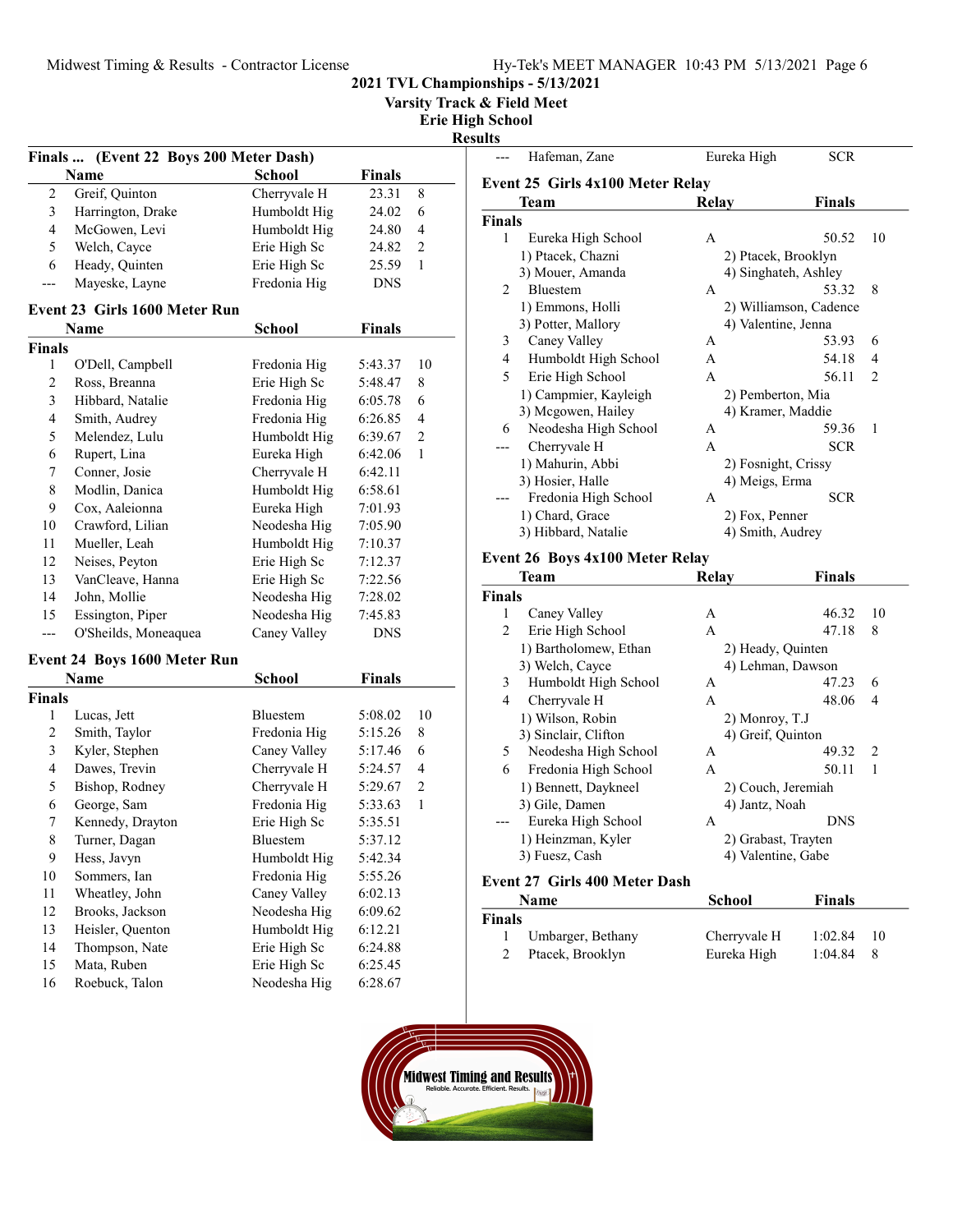2021 TVL Championships - 5/13/2021

Varsity Track & Field Meet

#### Erie High School Results

|    | Finals  (Event 27 Girls 400 Meter Dash) |                 |         |   |  |
|----|-----------------------------------------|-----------------|---------|---|--|
|    | Name                                    | <b>School</b>   | Finals  |   |  |
| 3  | Burnett, Ella                           | Erie High Sc    | 1:08.19 | 6 |  |
| 4  | Lovesee, Taytum                         | <b>Bluestem</b> | 1:08.50 | 4 |  |
| 5  | Washburn, Anna                          | Caney Valley    | 1:09.53 | 2 |  |
| 6  | Wilson, Zoey                            | Humboldt Hig    | 1:10.43 | 1 |  |
| 7  | Cleaver, Kinzie                         | Erie High Sc    | 1:12.99 |   |  |
| 8  | Korte, Brooklyn                         | <b>Bluestem</b> | 1:12.99 |   |  |
| 9  | Kramer, Maddie                          | Erie High Sc    | 1:13.76 |   |  |
| 10 | Korte, Taylor                           | Humboldt Hig    | 1:16.59 |   |  |
| 11 | Morrison, Caitlyn                       | Neodesha Hig    | 1:19.04 |   |  |
| 12 | Goforth, Anna                           | Humboldt Hig    | 1:24.75 |   |  |
| 13 | Blevens, Kjersten                       | Neodesha Hig    | 1:32.93 |   |  |
| 14 | Bilyeu, Cheyenne                        | Neodesha Hig    | 1:44.53 |   |  |
|    |                                         |                 |         |   |  |

### Event 28 Boys 400 Meter Dash

|        | Name                             | School          | <b>Finals</b> |              |
|--------|----------------------------------|-----------------|---------------|--------------|
| Finals |                                  |                 |               |              |
| 1      | Lehman, Dawson                   | Erie High Sc    | 50.49         | 10           |
| 2      | Mayeske, Layne                   | Fredonia Hig    | 51.77         | 8            |
| 3      | Harrington, Drake                | Humboldt Hig    | 52.91         | 6            |
| 4      | Wilhite, Drew                    | Humboldt Hig    | 52.98         | 4            |
| 5      | Welch, Cayce                     | Erie High Sc    | 54.28         | 2            |
| 6      | Greif, Quinton                   | Cherryvale H    | 55.44         | $\mathbf{1}$ |
| 7      | Heady, Quinten                   | Erie High Sc    | 57.66         |              |
| 8      | Harrell, Andrew                  | Neodesha Hig    | 58.27         |              |
| 9      | Smith, Caleb                     | Neodesha Hig    | 58.90         |              |
| 10     | Lucas, Jett                      | <b>Bluestem</b> | 59.81         |              |
| 11     | Jantz, Noah                      | Fredonia Hig    | 1:02.27       |              |
| 12     | Slocum, Dakota                   | Humboldt Hig    | 1:02.70       |              |
| 13     | May, Nic                         | Neodesha Hig    | 1:03.57       |              |
| 14     | Mcdowell, Talan                  | Caney Valley    | 1:06.34       |              |
| 15     | Putman, Gage                     | Cherryvale H    | 1:06.39       |              |
| 16     | Peck, Griffen                    | Caney Valley    | 1:07.97       |              |
| 17     | Stapleford, Audie                | Eureka High     | 1:08.47       |              |
|        | Turner, Dagan                    | <b>Bluestem</b> | <b>DNS</b>    |              |
| ---    | Martin, Ryker                    | Caney Valley    | <b>SCR</b>    |              |
|        | Event 29 Girls 300 Meter Hurdles |                 |               |              |
|        | Name                             | School          | Finals        |              |

| Finals |                     |                 |       |               |
|--------|---------------------|-----------------|-------|---------------|
|        | Singhateh, Ashley   | Eureka High     | 47.58 | 10            |
|        | Williamson, Cadence | <b>Bluestem</b> | 49.91 | 8             |
|        | Watts, Peyton       | Caney Valley    | 50.42 | 6             |
| 4      | Pemberton, Mia      | Erie High Sc    | 52.28 | 4             |
|        | Potter, Mallory     | <b>Bluestem</b> | 52.85 | $\mathcal{D}$ |
| 6      | Burk, Gracee        | Caney Valley    | 56.51 |               |
|        | Ptacek, Cadence     | Eureka High     | 58.48 |               |
|        |                     |                 |       |               |

| 8      | Degraw, Emily                          | Neodesha Hig    | 1:00.33    |    |
|--------|----------------------------------------|-----------------|------------|----|
| 9      | Goforth, Assya                         | Humboldt Hig    | 1:04.21    |    |
| 10     | Pond, Janie                            | Caney Valley    | 1:05.08    |    |
| 11     | Williams, Olyvia                       | Neodesha Hig    | 1:06.41    |    |
| ---    | Monroy, Mariah                         | Cherryvale H    | <b>DNS</b> |    |
|        | <b>Event 30 Boys 300 Meter Hurdles</b> |                 |            |    |
|        | Name                                   | School          | Finals     |    |
| Finals |                                        |                 |            |    |
| 1      | Walls, Colton                          | Caney Valley    | 43.67      | 10 |
| 2      | Knipp, Eyan                            | <b>Bluestem</b> | 44.22      | 8  |
| 3      | Grabast, Trayten                       | Eureka High     | 45.83      | 6  |
| 4      | Smith, Taylor                          | Fredonia Hig    | 46.55      | 4  |
| 5      | Burk, Elijah                           | Caney Valley    | 47.56      | 2  |
| 6      | Sawyer, Devin                          | Cherryvale H    | 49.78      | 1  |
| 7      | Miller, Mateo                          | Humboldt Hig    | 49.90      |    |
| 8      | Wilson, Robin                          | Cherryvale H    | 51.77      |    |
| 9      | Garton, Tucker                         | Caney Valley    | 51.84      |    |
| 10     | Gray, Tyson                            | Cherryvale H    | 51.90      |    |
| 11     | Woods, Cooper                          | Humboldt Hig    | 1:02.39    |    |

--- Dutton, Joel Fredonia Hig SCR

#### Event 31 Girls 800 Meter Run

|               | Name              | School          | <b>Finals</b> |    |
|---------------|-------------------|-----------------|---------------|----|
| <b>Finals</b> |                   |                 |               |    |
| 1             | O'Dell, Campbell  | Fredonia Hig    | 2:36.22       | 10 |
| 2             | Emmons, Holli     | <b>Bluestem</b> | 2:41.80       | 8  |
| 3             | Ptacek, Chazni    | Eureka High     | 2:44.49       | 6  |
| 4             | Fox, Penner       | Fredonia Hig    | 2:45.16       | 4  |
| 5             | Myers, Jessica    | Humboldt Hig    | 2:50.60       | 2  |
| 6             | Ross, Breanna     | Erie High Sc    | 2:54.02       | 1  |
| 7             | Smith, Audrey     | Fredonia Hig    | 2:54.67       |    |
| 8             | Rosson, Johnna    | Caney Valley    | 2:55.00       |    |
| 9             | Umbarger, Bethany | Cherryvale H    | 2:55.37       |    |
| 10            | White, Madilyn    | Humboldt Hig    | 2:56.50       |    |
| 11            | Lovesee, Taytum   | <b>Bluestem</b> | 2:57.84       |    |
| 12            | Crissup, Heaven   | Bluestem        | 3:01.78       |    |
| 13            | Burnett, Ella     | Erie High Sc    | 3:03.71       |    |
| 14            | Ryan, Kelly       | Neodesha Hig    | 3:05.16       |    |
| 15            | Modlin, Danica    | Humboldt Hig    | 3:08.58       |    |
| 16            | Rupert, Lina      | Eureka High     | 3:08.63       |    |
| 17            | VanCleave, Hanna  | Erie High Sc    | 3:10.25       |    |
| 18            | John, Mollie      | Neodesha Hig    | 3:15.23       |    |
| 19            | Conner, Josie     | Cherryvale H    | 3:25.34       |    |
| ---           | Degraw, Emily     | Neodesha Hig    | <b>DNS</b>    |    |

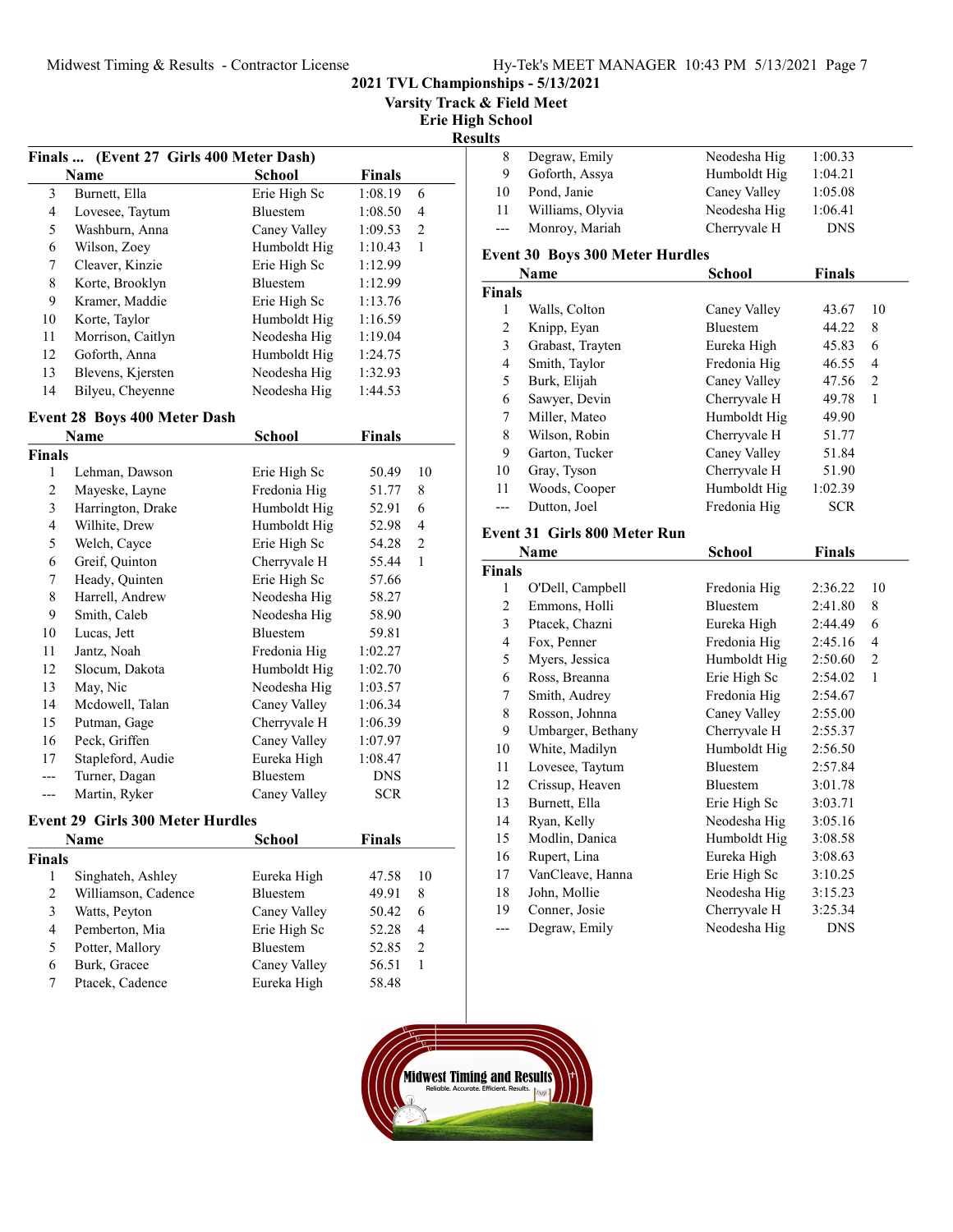Varsity Track & Field Meet

Erie High School

# Results

|               | Name             | School          | Finals     |                |
|---------------|------------------|-----------------|------------|----------------|
| <b>Finals</b> |                  |                 |            |                |
| 1             | Wilhite, Drew    | Humboldt Hig    | 2:10.47    | 10             |
| 2             | Adkison, Briggs  | Cherryvale H    | 2:12.97    | 8              |
| 3             | Lucas, Jett      | <b>Bluestem</b> | 2:14.31    | 6              |
| 4             | Tice, Jake       | Erie High Sc    | 2:14.82    | 4              |
| 5             | Stimpson, Gavin  | Caney Valley    | 2:15.07    | $\overline{2}$ |
| 6             | Neeley, Sam      | Humboldt Hig    | 2:19.08    | 1              |
| 7             | Turner, Dagan    | <b>Bluestem</b> | 2:34.96    |                |
| 8             | George, Sam      | Fredonia Hig    | 2:35.78    |                |
| 9             | Heisler, Quenton | Humboldt Hig    | 2:38.68    |                |
| 10            | Reed, Michael    | Erie High Sc    | 2:50.76    |                |
| 11            | Roebuck, Talon   | Neodesha Hig    | 3:01.38    |                |
| 12            | Love, Colin      | Caney Valley    | 3:08.13    |                |
| 13            | Sherrod, Erick   | Neodesha Hig    | 3:33.88    |                |
|               | Griffin, Jackson | Caney Valley    | <b>DNS</b> |                |
|               | Sommers, Ian     | Fredonia Hig    | <b>DNS</b> |                |
| ---           | Leedy, Trey      | Cherryvale H    | <b>DNS</b> |                |
|               | Mayeske, Layne   | Fredonia Hig    | <b>DNS</b> |                |
|               | Robertson, Brock | Cherryvale H    | <b>DNS</b> |                |
| ---           | Smith, Holden    | Neodesha Hig    | <b>DNS</b> |                |
| ---           | Hafeman, Zane    | Eureka High     | <b>SCR</b> |                |

#### Event 33 Girls 3200 Meter Run

|        | Name             | School       | <b>Finals</b> |    |
|--------|------------------|--------------|---------------|----|
| Finals |                  |              |               |    |
| 1      | O'Dell, Campbell | Fredonia Hig | 12:35.15      | 10 |
| 2      | Hibbard, Natalie | Fredonia Hig | 12:56.20      | 8  |
| 3      | Smith, Audrey    | Fredonia Hig | 13:53.58      | 6  |
| 4      | Melendez, Lulu   | Humboldt Hig | 14:16.85      | 4  |
| 5      | Cox, Aaleionna   | Eureka High  | 15:24.96      | 2  |
| 6      | Neises, Peyton   | Erie High Sc | 15:28.33      |    |
| 7      | Pond, Olivia     | Neodesha Hig | 15:42.68      |    |
| 8      | Mueller, Leah    | Humboldt Hig | 16:15.40      |    |
| 9      | Ryan, Kelly      | Neodesha Hig | 17:03.85      |    |
|        | Conner, Josie    | Cherryvale H | DNS           |    |

#### Event 34 Boys 3200 Meter Run

|               | <b>Name</b>    | <b>School</b>   | <b>Finals</b> |               |
|---------------|----------------|-----------------|---------------|---------------|
| <b>Finals</b> |                |                 |               |               |
|               | Lucas, Jett    | <b>Bluestem</b> | 11:07.94      | 10            |
|               | George, Sam    | Fredonia Hig    | 11:23.15      | 8             |
| 3             | Kyler, Stephen | Caney Valley    | 11:24.11      | 6             |
| 4             | Bishop, Rodney | Cherryvale H    | 11:29.99      | 4             |
| 5             | Dawes, Trevin  | Cherryvale H    | 11:45.10      | $\mathcal{P}$ |
| 6             | Neeley, Sam    | Humboldt Hig    | 11:57.03      |               |
|               |                |                 |               |               |

|    | Kennedy, Drayton | Erie High Sc | 12:08.19 |
|----|------------------|--------------|----------|
| 8  | Hess, Javyn      | Humboldt Hig | 12:14.47 |
| 9  | Brooks, Jackson  | Neodesha Hig | 13:03.62 |
| 10 | Thompson, Nate   | Erie High Sc | 14:43.51 |
| 11 | Woods, Cooper    | Humboldt Hig | 15:44.58 |
|    |                  |              |          |

#### Event 35 Girls 4x400 Meter Relay

|               | <b>Team</b>          | Relay          | <b>Finals</b>             |
|---------------|----------------------|----------------|---------------------------|
| <b>Finals</b> |                      |                |                           |
| 1             | <b>Bluestem</b>      | A              | 4:30.90<br>10             |
|               | 1) Lovesee, Taytum   |                | 2) Emmons, Holli          |
|               | 3) Valentine, Jenna  |                | 4) Williamson, Cadence    |
| 2             | Eureka High School   | A              | 4:43.96<br>8              |
|               | 1) Ptacek, Chazni    | 2) Green, Tae  |                           |
|               | 3) Miller, Mia       |                | 4) Mouer, Amanda          |
| 3             | Erie High School     | A              | 4:45.18<br>6              |
|               | 1) Pemberton, Mia    |                | 2) Ross, Breanna          |
|               | 3) Kramer, Maddie    |                | 4) Mcgowen, Hailey        |
| 4             | Neodesha High School | A              | 5:00.41<br>4              |
| 5             | Humboldt High School | A              | 5:05.31<br>$\mathfrak{D}$ |
|               | Fredonia High School | A              | <b>DNS</b>                |
|               | 1) Fox, Penner       |                | 2) Hibbard, Natalie       |
|               | 3) Smith, Audrey     | 4) Ivey, Macey |                           |
|               | Cherryvale H         | A              | <b>SCR</b>                |
|               | 1) Hosier, Halle     |                | 2) Fosnight, Crissy       |
|               | 3) Mahurin, Abbi     | 4) Meigs, Erma |                           |
|               |                      |                |                           |

# Event 36 Boys  $4x400$  Meter Relay

|               | Team                 | <b>Relav</b>    | <b>Finals</b>         |                |
|---------------|----------------------|-----------------|-----------------------|----------------|
| <b>Finals</b> |                      |                 |                       |                |
| 1             | Erie High School     | A               | 3:37.97               | 10             |
|               | 1) Heady, Quinten    |                 | 2) Bartholomew, Ethan |                |
|               | 3) Welch, Cayce      | 4) Tice, Jake   |                       |                |
| 2             | Caney Valley         | A               | 3:47.10               | 8              |
| 3             | Neodesha High School | A               | 3:56.25               | 6              |
| 4             | Fredonia High School | A               | 3:57.01               | $\overline{4}$ |
|               | 1) Couch, Jeremiah   |                 | 2) Mayeske, Layne     |                |
|               | 3) Smith, Taylor     | 4) Sommers, Ian |                       |                |
| 5             | Humboldt High School | A               | 4:02.80               | 2              |
| 6             | Cherryvale H         | A               | 4:25.07               | 1              |
|               | 1) Robertson, Brock  |                 | 2) Wilson, Robin      |                |
|               | 3) Sawyer, Devin     | 4) Gray, Tyson  |                       |                |
|               |                      |                 |                       |                |

| Women - Team Rankings - 18 Events Scored |       |
|------------------------------------------|-------|
| 1) Eureka High School                    | 122.5 |
| 2) Bluestem                              | 116   |